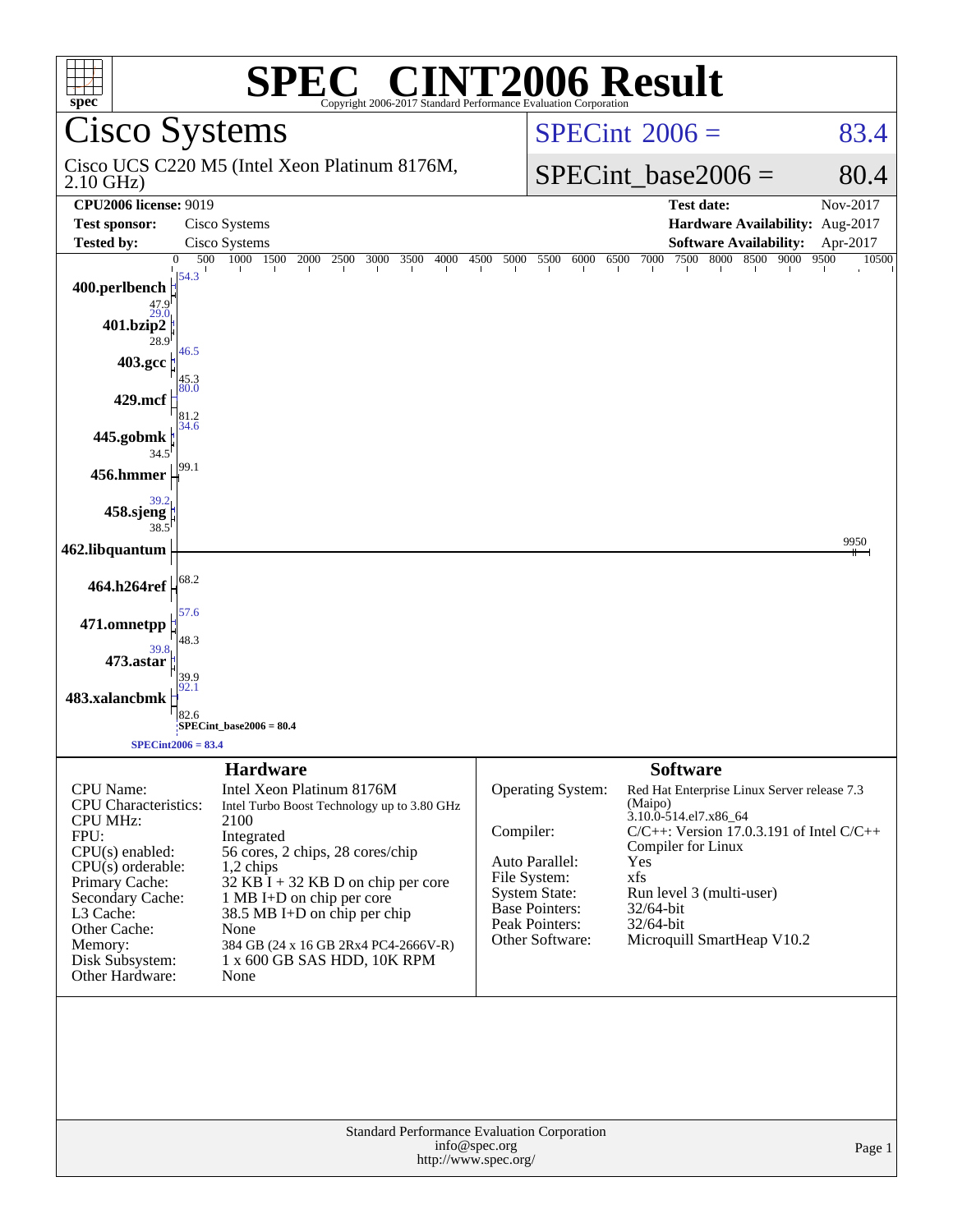

Cisco Systems

2.10 GHz) Cisco UCS C220 M5 (Intel Xeon Platinum 8176M,

 $SPECint2006 = 83.4$  $SPECint2006 = 83.4$ 

### SPECint base2006 =  $80.4$

**[CPU2006 license:](http://www.spec.org/auto/cpu2006/Docs/result-fields.html#CPU2006license)** 9019 **[Test date:](http://www.spec.org/auto/cpu2006/Docs/result-fields.html#Testdate)** Nov-2017 **[Test sponsor:](http://www.spec.org/auto/cpu2006/Docs/result-fields.html#Testsponsor)** Cisco Systems **[Hardware Availability:](http://www.spec.org/auto/cpu2006/Docs/result-fields.html#HardwareAvailability)** Aug-2017 **[Tested by:](http://www.spec.org/auto/cpu2006/Docs/result-fields.html#Testedby)** Cisco Systems **[Software Availability:](http://www.spec.org/auto/cpu2006/Docs/result-fields.html#SoftwareAvailability)** Apr-2017

#### **[Results Table](http://www.spec.org/auto/cpu2006/Docs/result-fields.html#ResultsTable)**

|                                                                                                          |                |              | <b>Base</b>    |              |                |              |                |              | <b>Peak</b>    |              |                |              |  |  |
|----------------------------------------------------------------------------------------------------------|----------------|--------------|----------------|--------------|----------------|--------------|----------------|--------------|----------------|--------------|----------------|--------------|--|--|
| <b>Benchmark</b>                                                                                         | <b>Seconds</b> | <b>Ratio</b> | <b>Seconds</b> | <b>Ratio</b> | <b>Seconds</b> | <b>Ratio</b> | <b>Seconds</b> | <b>Ratio</b> | <b>Seconds</b> | <b>Ratio</b> | <b>Seconds</b> | <b>Ratio</b> |  |  |
| $ 400$ .perlbench                                                                                        | 203            | 48.0         | 204            | 47.9         | 204            | 47.8         | <b>180</b>     | 54.3         | 180            | 54.3         | 180            | 54.4         |  |  |
| 401.bzip2                                                                                                | 334            | 28.9         | 334            | 28.9         | 334            | 28.9         | 333            | 28.9         | 333            | 29.0         | 333            | 29.0         |  |  |
| $403.\text{gcc}$                                                                                         | 178            | 45.3         | 178            | 45.3         | 178            | 45.3         | 173            | 46.5         | 173            | 46.5         | 173            | 46.5         |  |  |
| $429$ mcf                                                                                                | 112            | 81.4         | 112            | 81.2         | 113            | 80.7         | 114            | 80.0         | 116            | 78.8         | 114            | 80.0         |  |  |
| $445$ .gobmk                                                                                             | 304            | 34.5         | 304            | 34.5         | 304            | 34.6         | 303            | 34.6         | 303            | 34.6         | 303            | 34.6         |  |  |
| 456.hmmer                                                                                                | 94.1           | 99.1         | 94.4           | 98.9         | 93.8           | 99.4         | 94.1           | 99.1         | 94.4           | 98.9         | 93.8           | 99.4         |  |  |
| $458$ .sjeng                                                                                             | 314            | 38.5         | 315            | 38.5         | 315            | 38.5         | <u>309</u>     | 39.2         | 309            | 39.2         | 309            | 39.2         |  |  |
| 462.libquantum                                                                                           | 2.04           | 10200        | 2.08           | 9950         | 2.09           | 9910         | 2.04           | 10200        | 2.08           | 9950         | 2.09           | 9910         |  |  |
| 464.h264ref                                                                                              | 320            | 69.1         | 325            | 68.1         | 324            | 68.2         | 320            | 69.1         | 325            | 68.1         | 324            | 68.2         |  |  |
| $ 471$ .omnetpp                                                                                          | 131            | 47.7         | 129            | 48.3         | 129            | 48.3         | 108            | 57.6         | 108            | 58.0         | 109            | 57.4         |  |  |
| $473$ . astar                                                                                            | 176            | 39.8         | 176            | 39.9         | 176            | 39.9         | 176            | 39.8         | 177            | 39.8         | 177            | 39.7         |  |  |
| 483.xalancbmk                                                                                            | 83.6           | 82.6         | 83.6           | 82.5         | 83.5           | 82.7         | 74.8           | 92.2         | 74.9           | 92.1         | 74.9           | 92.1         |  |  |
| Results appear in the order in which they were run. Bold underlined text indicates a median measurement. |                |              |                |              |                |              |                |              |                |              |                |              |  |  |

### **[Submit Notes](http://www.spec.org/auto/cpu2006/Docs/result-fields.html#SubmitNotes)**

The config file option 'submit' was used.

### **[Operating System Notes](http://www.spec.org/auto/cpu2006/Docs/result-fields.html#OperatingSystemNotes)**

Stack size set to unlimited using "ulimit -s unlimited"

#### **[Platform Notes](http://www.spec.org/auto/cpu2006/Docs/result-fields.html#PlatformNotes)**

 Sysinfo program /home/cpu2006-1.2/config/sysinfo.rev6993 Revision 6993 of 2015-11-06 (b5e8d4b4eb51ed28d7f98696cbe290c1) running on localhost.localdomain Fri Nov 24 08:11:39 2017 This section contains SUT (System Under Test) info as seen by some common utilities. To remove or add to this section, see: <http://www.spec.org/cpu2006/Docs/config.html#sysinfo> From /proc/cpuinfo model name : Intel(R) Xeon(R) Platinum 8176M CPU @ 2.10GHz 2 "physical id"s (chips) 56 "processors"

 cores, siblings (Caution: counting these is hw and system dependent. The following excerpts from /proc/cpuinfo might not be reliable. Use with caution.) cpu cores : 28

siblings : 28

 physical 0: cores 0 1 2 3 4 5 6 8 9 10 11 12 13 14 16 17 18 19 20 21 22 24 25 26 27 28 29 30

Continued on next page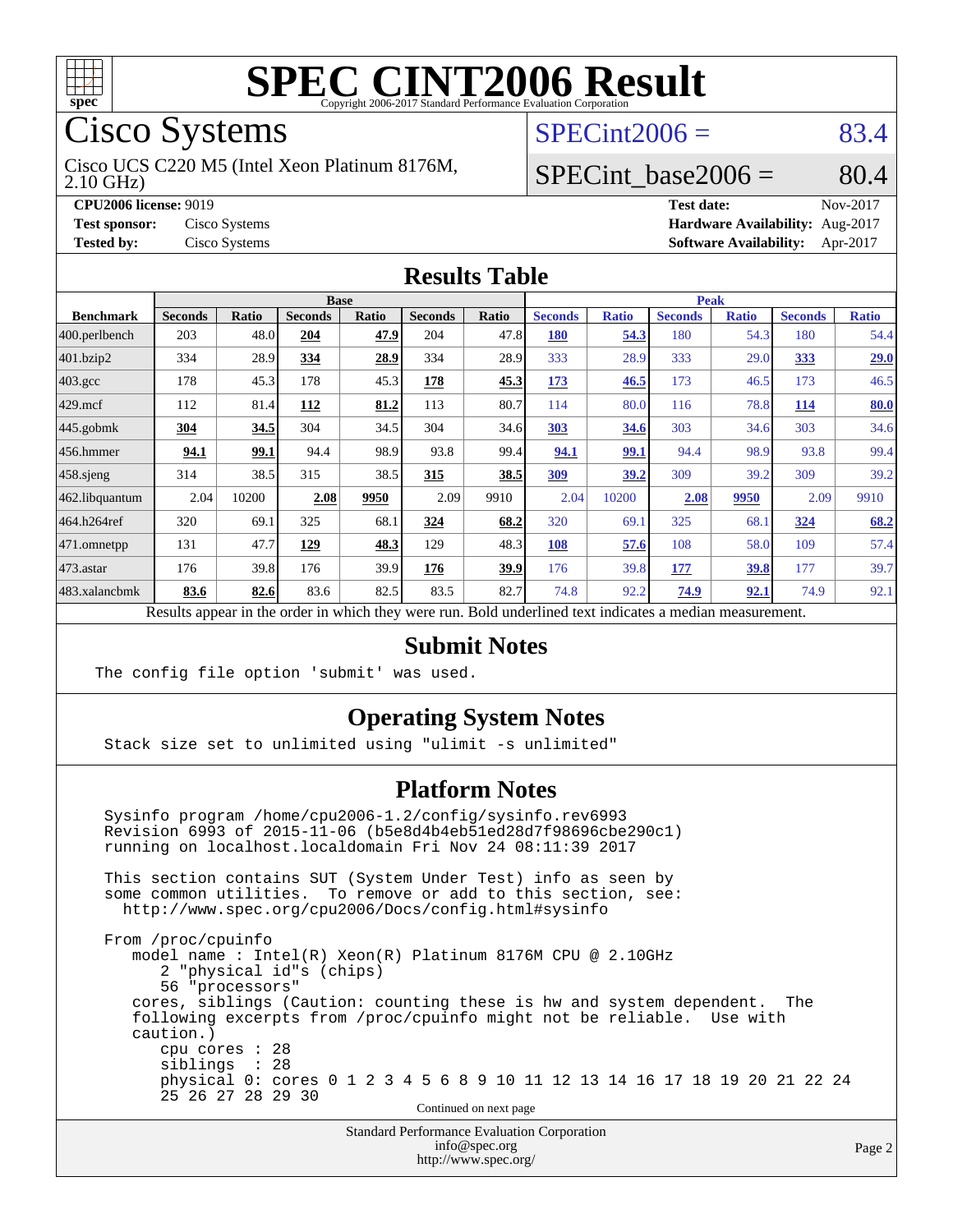

#### **[SPEC CINT2006 Result](http://www.spec.org/auto/cpu2006/Docs/result-fields.html#SPECCINT2006Result)** Copyright 2006-2017 Standard Performance Evaluation Corpora

Cisco Systems

 $SPECint2006 = 83.4$  $SPECint2006 = 83.4$ 

2.10 GHz) Cisco UCS C220 M5 (Intel Xeon Platinum 8176M,

SPECint base2006 =  $80.4$ 

**[Test sponsor:](http://www.spec.org/auto/cpu2006/Docs/result-fields.html#Testsponsor)** Cisco Systems **[Hardware Availability:](http://www.spec.org/auto/cpu2006/Docs/result-fields.html#HardwareAvailability)** Aug-2017

**[CPU2006 license:](http://www.spec.org/auto/cpu2006/Docs/result-fields.html#CPU2006license)** 9019 **[Test date:](http://www.spec.org/auto/cpu2006/Docs/result-fields.html#Testdate)** Nov-2017 **[Tested by:](http://www.spec.org/auto/cpu2006/Docs/result-fields.html#Testedby)** Cisco Systems **[Software Availability:](http://www.spec.org/auto/cpu2006/Docs/result-fields.html#SoftwareAvailability)** Apr-2017

#### **[Platform Notes \(Continued\)](http://www.spec.org/auto/cpu2006/Docs/result-fields.html#PlatformNotes)**

 physical 1: cores 0 1 2 3 4 5 6 8 9 10 11 12 13 14 16 17 18 19 20 21 22 24 25 26 27 28 29 30 cache size : 39424 KB From /proc/meminfo<br>MemTotal: 394867312 kB HugePages\_Total: 0<br>Hugepagesize: 2048 kB Hugepagesize: From /etc/\*release\* /etc/\*version\* os-release: NAME="Red Hat Enterprise Linux Server" VERSION="7.3 (Maipo)" ID="rhel" ID\_LIKE="fedora" VERSION\_ID="7.3" PRETTY\_NAME="Red Hat Enterprise Linux Server 7.3 (Maipo)" ANSI\_COLOR="0;31" CPE\_NAME="cpe:/o:redhat:enterprise\_linux:7.3:GA:server" redhat-release: Red Hat Enterprise Linux Server release 7.3 (Maipo) system-release: Red Hat Enterprise Linux Server release 7.3 (Maipo) system-release-cpe: cpe:/o:redhat:enterprise\_linux:7.3:ga:server uname -a: Linux localhost.localdomain 3.10.0-514.el7.x86\_64 #1 SMP Wed Oct 19 11:24:13 EDT 2016 x86\_64 x86\_64 x86\_64 GNU/Linux run-level 3 Nov 24 08:07 SPEC is set to: /home/cpu2006-1.2 Filesystem Type Size Used Avail Use% Mounted on<br>
/dev/sdb1 xfs 508G 24G 485G 5% / /dev/sdb1 xfs 508G 24G 485G 5% / Additional information from dmidecode: Warning: Use caution when you interpret this section. The 'dmidecode' program reads system data which is "intended to allow hardware to be accurately determined", but the intent may not be met, as there are frequent changes to hardware, firmware, and the "DMTF SMBIOS" standard. BIOS Cisco Systems, Inc. C220M5.3.1.1d.0.0615170645 06/15/2017Cisco Systems, Inc. C220M5.3.1.1d.0.0615170645 06/15/2017 Memory: 48x 0xCE00 M393A2G40EB2-CTD 16 GB 2 rank 2666 MHz (End of data from sysinfo program) The correct amount of Memory installed is 384 GB (24 x 16 GB) and the dmidecode is reporting invalid number of DIMMs installed Installed Memory: 24x 0xCE00 M393A2G40EB2-CTD 16 GB 2 rank 2666 MHz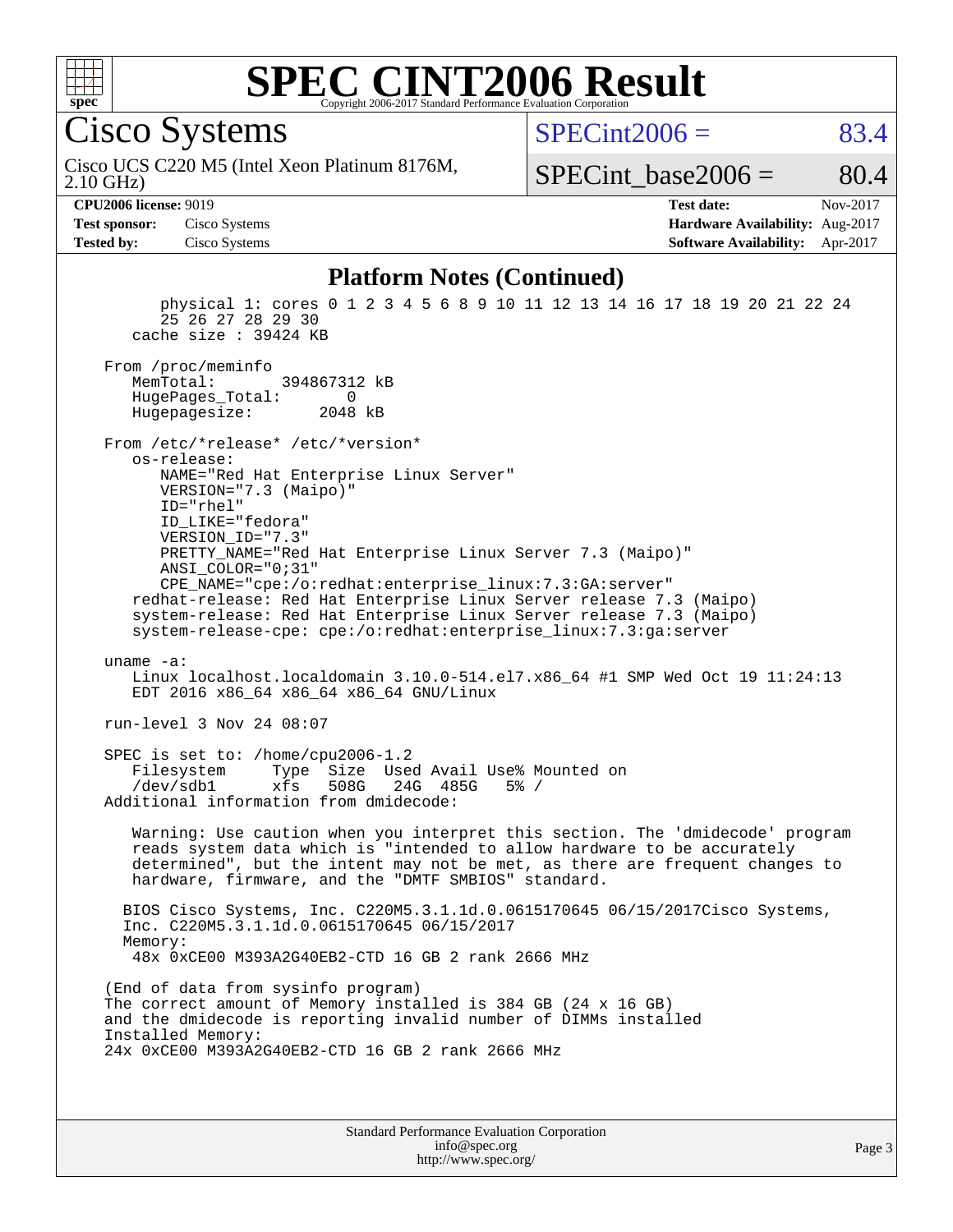

# Cisco Systems

2.10 GHz) Cisco UCS C220 M5 (Intel Xeon Platinum 8176M,  $SPECint2006 = 83.4$  $SPECint2006 = 83.4$ 

SPECint base2006 =  $80.4$ 

**[Test sponsor:](http://www.spec.org/auto/cpu2006/Docs/result-fields.html#Testsponsor)** Cisco Systems **[Hardware Availability:](http://www.spec.org/auto/cpu2006/Docs/result-fields.html#HardwareAvailability)** Aug-2017

**[CPU2006 license:](http://www.spec.org/auto/cpu2006/Docs/result-fields.html#CPU2006license)** 9019 **[Test date:](http://www.spec.org/auto/cpu2006/Docs/result-fields.html#Testdate)** Nov-2017 **[Tested by:](http://www.spec.org/auto/cpu2006/Docs/result-fields.html#Testedby)** Cisco Systems **[Software Availability:](http://www.spec.org/auto/cpu2006/Docs/result-fields.html#SoftwareAvailability)** Apr-2017

#### **[General Notes](http://www.spec.org/auto/cpu2006/Docs/result-fields.html#GeneralNotes)**

Environment variables set by runspec before the start of the run:  $KMP$  AFFINITY = "granularity=fine, compact" LD\_LIBRARY\_PATH = "/home/cpu2006-1.2/lib/ia32:/home/cpu2006-1.2/lib/intel64:/home/cpu2006-1.2/sh10.2" OMP\_NUM\_THREADS = "56"

 Binaries compiled on a system with 1x Intel Core i7-4790 CPU + 32GB RAM memory using Redhat Enterprise Linux 7.2 Transparent Huge Pages enabled with: echo always > /sys/kernel/mm/transparent\_hugepage/enabled

### **[Base Compiler Invocation](http://www.spec.org/auto/cpu2006/Docs/result-fields.html#BaseCompilerInvocation)**

[C benchmarks](http://www.spec.org/auto/cpu2006/Docs/result-fields.html#Cbenchmarks): [icc -m64](http://www.spec.org/cpu2006/results/res2017q4/cpu2006-20171128-50898.flags.html#user_CCbase_intel_icc_64bit_bda6cc9af1fdbb0edc3795bac97ada53)

[C++ benchmarks:](http://www.spec.org/auto/cpu2006/Docs/result-fields.html#CXXbenchmarks) [icpc -m64](http://www.spec.org/cpu2006/results/res2017q4/cpu2006-20171128-50898.flags.html#user_CXXbase_intel_icpc_64bit_fc66a5337ce925472a5c54ad6a0de310)

### **[Base Portability Flags](http://www.spec.org/auto/cpu2006/Docs/result-fields.html#BasePortabilityFlags)**

 400.perlbench: [-DSPEC\\_CPU\\_LP64](http://www.spec.org/cpu2006/results/res2017q4/cpu2006-20171128-50898.flags.html#b400.perlbench_basePORTABILITY_DSPEC_CPU_LP64) [-DSPEC\\_CPU\\_LINUX\\_X64](http://www.spec.org/cpu2006/results/res2017q4/cpu2006-20171128-50898.flags.html#b400.perlbench_baseCPORTABILITY_DSPEC_CPU_LINUX_X64) 401.bzip2: [-DSPEC\\_CPU\\_LP64](http://www.spec.org/cpu2006/results/res2017q4/cpu2006-20171128-50898.flags.html#suite_basePORTABILITY401_bzip2_DSPEC_CPU_LP64) 403.gcc: [-DSPEC\\_CPU\\_LP64](http://www.spec.org/cpu2006/results/res2017q4/cpu2006-20171128-50898.flags.html#suite_basePORTABILITY403_gcc_DSPEC_CPU_LP64) 429.mcf: [-DSPEC\\_CPU\\_LP64](http://www.spec.org/cpu2006/results/res2017q4/cpu2006-20171128-50898.flags.html#suite_basePORTABILITY429_mcf_DSPEC_CPU_LP64) 445.gobmk: [-DSPEC\\_CPU\\_LP64](http://www.spec.org/cpu2006/results/res2017q4/cpu2006-20171128-50898.flags.html#suite_basePORTABILITY445_gobmk_DSPEC_CPU_LP64) 456.hmmer: [-DSPEC\\_CPU\\_LP64](http://www.spec.org/cpu2006/results/res2017q4/cpu2006-20171128-50898.flags.html#suite_basePORTABILITY456_hmmer_DSPEC_CPU_LP64) 458.sjeng: [-DSPEC\\_CPU\\_LP64](http://www.spec.org/cpu2006/results/res2017q4/cpu2006-20171128-50898.flags.html#suite_basePORTABILITY458_sjeng_DSPEC_CPU_LP64) 462.libquantum: [-DSPEC\\_CPU\\_LP64](http://www.spec.org/cpu2006/results/res2017q4/cpu2006-20171128-50898.flags.html#suite_basePORTABILITY462_libquantum_DSPEC_CPU_LP64) [-DSPEC\\_CPU\\_LINUX](http://www.spec.org/cpu2006/results/res2017q4/cpu2006-20171128-50898.flags.html#b462.libquantum_baseCPORTABILITY_DSPEC_CPU_LINUX) 464.h264ref: [-DSPEC\\_CPU\\_LP64](http://www.spec.org/cpu2006/results/res2017q4/cpu2006-20171128-50898.flags.html#suite_basePORTABILITY464_h264ref_DSPEC_CPU_LP64) 471.omnetpp: [-DSPEC\\_CPU\\_LP64](http://www.spec.org/cpu2006/results/res2017q4/cpu2006-20171128-50898.flags.html#suite_basePORTABILITY471_omnetpp_DSPEC_CPU_LP64) 473.astar: [-DSPEC\\_CPU\\_LP64](http://www.spec.org/cpu2006/results/res2017q4/cpu2006-20171128-50898.flags.html#suite_basePORTABILITY473_astar_DSPEC_CPU_LP64) 483.xalancbmk: [-DSPEC\\_CPU\\_LP64](http://www.spec.org/cpu2006/results/res2017q4/cpu2006-20171128-50898.flags.html#suite_basePORTABILITY483_xalancbmk_DSPEC_CPU_LP64) [-DSPEC\\_CPU\\_LINUX](http://www.spec.org/cpu2006/results/res2017q4/cpu2006-20171128-50898.flags.html#b483.xalancbmk_baseCXXPORTABILITY_DSPEC_CPU_LINUX)

## **[Base Optimization Flags](http://www.spec.org/auto/cpu2006/Docs/result-fields.html#BaseOptimizationFlags)**

[C benchmarks](http://www.spec.org/auto/cpu2006/Docs/result-fields.html#Cbenchmarks):

[-xCORE-AVX2](http://www.spec.org/cpu2006/results/res2017q4/cpu2006-20171128-50898.flags.html#user_CCbase_f-xCORE-AVX2) [-ipo](http://www.spec.org/cpu2006/results/res2017q4/cpu2006-20171128-50898.flags.html#user_CCbase_f-ipo) [-O3](http://www.spec.org/cpu2006/results/res2017q4/cpu2006-20171128-50898.flags.html#user_CCbase_f-O3) [-no-prec-div](http://www.spec.org/cpu2006/results/res2017q4/cpu2006-20171128-50898.flags.html#user_CCbase_f-no-prec-div) [-parallel](http://www.spec.org/cpu2006/results/res2017q4/cpu2006-20171128-50898.flags.html#user_CCbase_f-parallel) [-qopt-prefetch](http://www.spec.org/cpu2006/results/res2017q4/cpu2006-20171128-50898.flags.html#user_CCbase_f-qopt-prefetch) [-auto-p32](http://www.spec.org/cpu2006/results/res2017q4/cpu2006-20171128-50898.flags.html#user_CCbase_f-auto-p32)

[C++ benchmarks:](http://www.spec.org/auto/cpu2006/Docs/result-fields.html#CXXbenchmarks)

[-xCORE-AVX2](http://www.spec.org/cpu2006/results/res2017q4/cpu2006-20171128-50898.flags.html#user_CXXbase_f-xCORE-AVX2) [-ipo](http://www.spec.org/cpu2006/results/res2017q4/cpu2006-20171128-50898.flags.html#user_CXXbase_f-ipo) [-O3](http://www.spec.org/cpu2006/results/res2017q4/cpu2006-20171128-50898.flags.html#user_CXXbase_f-O3) [-no-prec-div](http://www.spec.org/cpu2006/results/res2017q4/cpu2006-20171128-50898.flags.html#user_CXXbase_f-no-prec-div) [-qopt-prefetch](http://www.spec.org/cpu2006/results/res2017q4/cpu2006-20171128-50898.flags.html#user_CXXbase_f-qopt-prefetch) [-auto-p32](http://www.spec.org/cpu2006/results/res2017q4/cpu2006-20171128-50898.flags.html#user_CXXbase_f-auto-p32) [-Wl,-z,muldefs](http://www.spec.org/cpu2006/results/res2017q4/cpu2006-20171128-50898.flags.html#user_CXXbase_link_force_multiple1_74079c344b956b9658436fd1b6dd3a8a) [-L/sh10.2 -lsmartheap64](http://www.spec.org/cpu2006/results/res2017q4/cpu2006-20171128-50898.flags.html#user_CXXbase_SmartHeap64_63911d860fc08c15fa1d5bf319b9d8d5)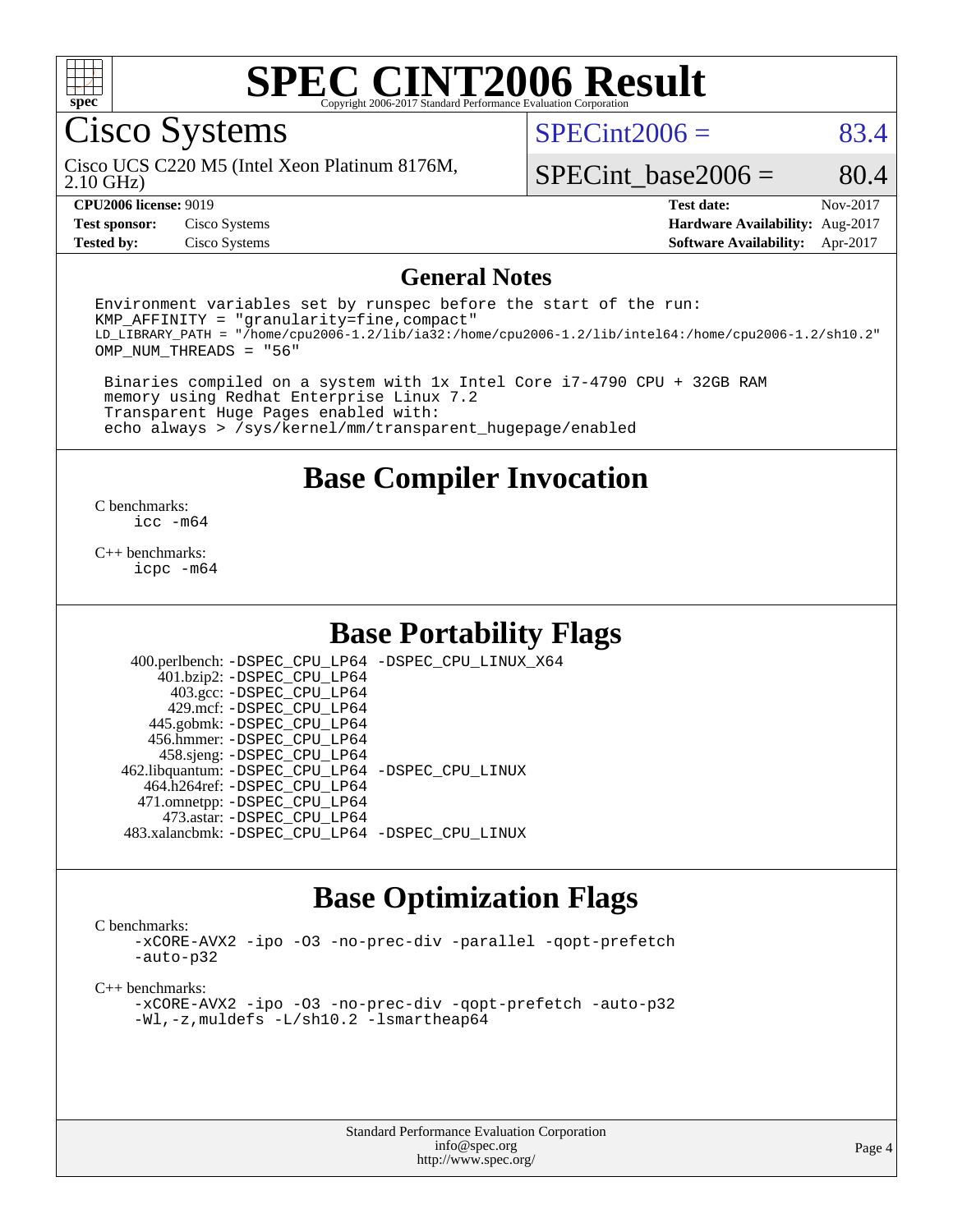

Cisco Systems

2.10 GHz) Cisco UCS C220 M5 (Intel Xeon Platinum 8176M,  $SPECint2006 = 83.4$  $SPECint2006 = 83.4$ 

**[Test sponsor:](http://www.spec.org/auto/cpu2006/Docs/result-fields.html#Testsponsor)** Cisco Systems **[Hardware Availability:](http://www.spec.org/auto/cpu2006/Docs/result-fields.html#HardwareAvailability)** Aug-2017 **[Tested by:](http://www.spec.org/auto/cpu2006/Docs/result-fields.html#Testedby)** Cisco Systems **[Software Availability:](http://www.spec.org/auto/cpu2006/Docs/result-fields.html#SoftwareAvailability)** Apr-2017

SPECint base2006 =  $80.4$ **[CPU2006 license:](http://www.spec.org/auto/cpu2006/Docs/result-fields.html#CPU2006license)** 9019 **[Test date:](http://www.spec.org/auto/cpu2006/Docs/result-fields.html#Testdate)** Nov-2017

**[Base Other Flags](http://www.spec.org/auto/cpu2006/Docs/result-fields.html#BaseOtherFlags)**

[C benchmarks](http://www.spec.org/auto/cpu2006/Docs/result-fields.html#Cbenchmarks):

403.gcc: [-Dalloca=\\_alloca](http://www.spec.org/cpu2006/results/res2017q4/cpu2006-20171128-50898.flags.html#b403.gcc_baseEXTRA_CFLAGS_Dalloca_be3056838c12de2578596ca5467af7f3)

## **[Peak Compiler Invocation](http://www.spec.org/auto/cpu2006/Docs/result-fields.html#PeakCompilerInvocation)**

[C benchmarks \(except as noted below\)](http://www.spec.org/auto/cpu2006/Docs/result-fields.html#Cbenchmarksexceptasnotedbelow):

[icc -m64](http://www.spec.org/cpu2006/results/res2017q4/cpu2006-20171128-50898.flags.html#user_CCpeak_intel_icc_64bit_bda6cc9af1fdbb0edc3795bac97ada53)

400.perlbench: [icc -m32 -L/opt/intel/compilers\\_and\\_libraries\\_2017/linux/lib/ia32](http://www.spec.org/cpu2006/results/res2017q4/cpu2006-20171128-50898.flags.html#user_peakCCLD400_perlbench_intel_icc_c29f3ff5a7ed067b11e4ec10a03f03ae)

445.gobmk: [icc -m32 -L/opt/intel/compilers\\_and\\_libraries\\_2017/linux/lib/ia32](http://www.spec.org/cpu2006/results/res2017q4/cpu2006-20171128-50898.flags.html#user_peakCCLD445_gobmk_intel_icc_c29f3ff5a7ed067b11e4ec10a03f03ae)

[C++ benchmarks \(except as noted below\):](http://www.spec.org/auto/cpu2006/Docs/result-fields.html#CXXbenchmarksexceptasnotedbelow)

[icc -m32 -L/opt/intel/compilers\\_and\\_libraries\\_2017/linux/lib/ia32](http://www.spec.org/cpu2006/results/res2017q4/cpu2006-20171128-50898.flags.html#user_CXXpeak_intel_icc_c29f3ff5a7ed067b11e4ec10a03f03ae)

473.astar: [icpc -m64](http://www.spec.org/cpu2006/results/res2017q4/cpu2006-20171128-50898.flags.html#user_peakCXXLD473_astar_intel_icpc_64bit_fc66a5337ce925472a5c54ad6a0de310)

## **[Peak Portability Flags](http://www.spec.org/auto/cpu2006/Docs/result-fields.html#PeakPortabilityFlags)**

 400.perlbench: [-D\\_FILE\\_OFFSET\\_BITS=64](http://www.spec.org/cpu2006/results/res2017q4/cpu2006-20171128-50898.flags.html#user_peakPORTABILITY400_perlbench_file_offset_bits_64_438cf9856305ebd76870a2c6dc2689ab) [-DSPEC\\_CPU\\_LINUX\\_IA32](http://www.spec.org/cpu2006/results/res2017q4/cpu2006-20171128-50898.flags.html#b400.perlbench_peakCPORTABILITY_DSPEC_CPU_LINUX_IA32) 401.bzip2: [-DSPEC\\_CPU\\_LP64](http://www.spec.org/cpu2006/results/res2017q4/cpu2006-20171128-50898.flags.html#suite_peakPORTABILITY401_bzip2_DSPEC_CPU_LP64) 403.gcc: [-DSPEC\\_CPU\\_LP64](http://www.spec.org/cpu2006/results/res2017q4/cpu2006-20171128-50898.flags.html#suite_peakPORTABILITY403_gcc_DSPEC_CPU_LP64) 429.mcf: [-DSPEC\\_CPU\\_LP64](http://www.spec.org/cpu2006/results/res2017q4/cpu2006-20171128-50898.flags.html#suite_peakPORTABILITY429_mcf_DSPEC_CPU_LP64) 445.gobmk: [-D\\_FILE\\_OFFSET\\_BITS=64](http://www.spec.org/cpu2006/results/res2017q4/cpu2006-20171128-50898.flags.html#user_peakPORTABILITY445_gobmk_file_offset_bits_64_438cf9856305ebd76870a2c6dc2689ab) 456.hmmer: [-DSPEC\\_CPU\\_LP64](http://www.spec.org/cpu2006/results/res2017q4/cpu2006-20171128-50898.flags.html#suite_peakPORTABILITY456_hmmer_DSPEC_CPU_LP64) 458.sjeng: [-DSPEC\\_CPU\\_LP64](http://www.spec.org/cpu2006/results/res2017q4/cpu2006-20171128-50898.flags.html#suite_peakPORTABILITY458_sjeng_DSPEC_CPU_LP64) 462.libquantum: [-DSPEC\\_CPU\\_LP64](http://www.spec.org/cpu2006/results/res2017q4/cpu2006-20171128-50898.flags.html#suite_peakPORTABILITY462_libquantum_DSPEC_CPU_LP64) [-DSPEC\\_CPU\\_LINUX](http://www.spec.org/cpu2006/results/res2017q4/cpu2006-20171128-50898.flags.html#b462.libquantum_peakCPORTABILITY_DSPEC_CPU_LINUX) 464.h264ref: [-DSPEC\\_CPU\\_LP64](http://www.spec.org/cpu2006/results/res2017q4/cpu2006-20171128-50898.flags.html#suite_peakPORTABILITY464_h264ref_DSPEC_CPU_LP64) 471.omnetpp: [-D\\_FILE\\_OFFSET\\_BITS=64](http://www.spec.org/cpu2006/results/res2017q4/cpu2006-20171128-50898.flags.html#user_peakPORTABILITY471_omnetpp_file_offset_bits_64_438cf9856305ebd76870a2c6dc2689ab) 473.astar: [-DSPEC\\_CPU\\_LP64](http://www.spec.org/cpu2006/results/res2017q4/cpu2006-20171128-50898.flags.html#suite_peakPORTABILITY473_astar_DSPEC_CPU_LP64) 483.xalancbmk: [-D\\_FILE\\_OFFSET\\_BITS=64](http://www.spec.org/cpu2006/results/res2017q4/cpu2006-20171128-50898.flags.html#user_peakPORTABILITY483_xalancbmk_file_offset_bits_64_438cf9856305ebd76870a2c6dc2689ab) [-DSPEC\\_CPU\\_LINUX](http://www.spec.org/cpu2006/results/res2017q4/cpu2006-20171128-50898.flags.html#b483.xalancbmk_peakCXXPORTABILITY_DSPEC_CPU_LINUX)

## **[Peak Optimization Flags](http://www.spec.org/auto/cpu2006/Docs/result-fields.html#PeakOptimizationFlags)**

[C benchmarks](http://www.spec.org/auto/cpu2006/Docs/result-fields.html#Cbenchmarks):

 400.perlbench: [-prof-gen](http://www.spec.org/cpu2006/results/res2017q4/cpu2006-20171128-50898.flags.html#user_peakPASS1_CFLAGSPASS1_LDCFLAGS400_perlbench_prof_gen_e43856698f6ca7b7e442dfd80e94a8fc)(pass 1) [-prof-use](http://www.spec.org/cpu2006/results/res2017q4/cpu2006-20171128-50898.flags.html#user_peakPASS2_CFLAGSPASS2_LDCFLAGS400_perlbench_prof_use_bccf7792157ff70d64e32fe3e1250b55)(pass 2) [-xCORE-AVX2](http://www.spec.org/cpu2006/results/res2017q4/cpu2006-20171128-50898.flags.html#user_peakPASS2_CFLAGSPASS2_LDCFLAGS400_perlbench_f-xCORE-AVX2)(pass 2) [-par-num-threads=1](http://www.spec.org/cpu2006/results/res2017q4/cpu2006-20171128-50898.flags.html#user_peakPASS1_CFLAGSPASS1_LDCFLAGS400_perlbench_par_num_threads_786a6ff141b4e9e90432e998842df6c2)(pass 1) [-ipo](http://www.spec.org/cpu2006/results/res2017q4/cpu2006-20171128-50898.flags.html#user_peakPASS2_CFLAGSPASS2_LDCFLAGS400_perlbench_f-ipo)(pass 2) [-O3](http://www.spec.org/cpu2006/results/res2017q4/cpu2006-20171128-50898.flags.html#user_peakPASS2_CFLAGSPASS2_LDCFLAGS400_perlbench_f-O3)(pass 2) [-no-prec-div](http://www.spec.org/cpu2006/results/res2017q4/cpu2006-20171128-50898.flags.html#user_peakPASS2_CFLAGSPASS2_LDCFLAGS400_perlbench_f-no-prec-div)(pass 2) [-qopt-prefetch](http://www.spec.org/cpu2006/results/res2017q4/cpu2006-20171128-50898.flags.html#user_peakCOPTIMIZE400_perlbench_f-qopt-prefetch)

 401.bzip2: [-prof-gen](http://www.spec.org/cpu2006/results/res2017q4/cpu2006-20171128-50898.flags.html#user_peakPASS1_CFLAGSPASS1_LDCFLAGS401_bzip2_prof_gen_e43856698f6ca7b7e442dfd80e94a8fc)(pass 1) [-prof-use](http://www.spec.org/cpu2006/results/res2017q4/cpu2006-20171128-50898.flags.html#user_peakPASS2_CFLAGSPASS2_LDCFLAGS401_bzip2_prof_use_bccf7792157ff70d64e32fe3e1250b55)(pass 2) [-xCORE-AVX2](http://www.spec.org/cpu2006/results/res2017q4/cpu2006-20171128-50898.flags.html#user_peakPASS2_CFLAGSPASS2_LDCFLAGS401_bzip2_f-xCORE-AVX2)(pass 2)  $-par-num-threads=1(pass 1) -ipo(pass 2) -O3(pass 2)$  $-par-num-threads=1(pass 1) -ipo(pass 2) -O3(pass 2)$  $-par-num-threads=1(pass 1) -ipo(pass 2) -O3(pass 2)$  $-par-num-threads=1(pass 1) -ipo(pass 2) -O3(pass 2)$  $-par-num-threads=1(pass 1) -ipo(pass 2) -O3(pass 2)$  $-par-num-threads=1(pass 1) -ipo(pass 2) -O3(pass 2)$ [-no-prec-div](http://www.spec.org/cpu2006/results/res2017q4/cpu2006-20171128-50898.flags.html#user_peakCOPTIMIZEPASS2_CFLAGSPASS2_LDCFLAGS401_bzip2_f-no-prec-div) [-auto-ilp32](http://www.spec.org/cpu2006/results/res2017q4/cpu2006-20171128-50898.flags.html#user_peakCOPTIMIZE401_bzip2_f-auto-ilp32) [-qopt-prefetch](http://www.spec.org/cpu2006/results/res2017q4/cpu2006-20171128-50898.flags.html#user_peakCOPTIMIZE401_bzip2_f-qopt-prefetch)

Continued on next page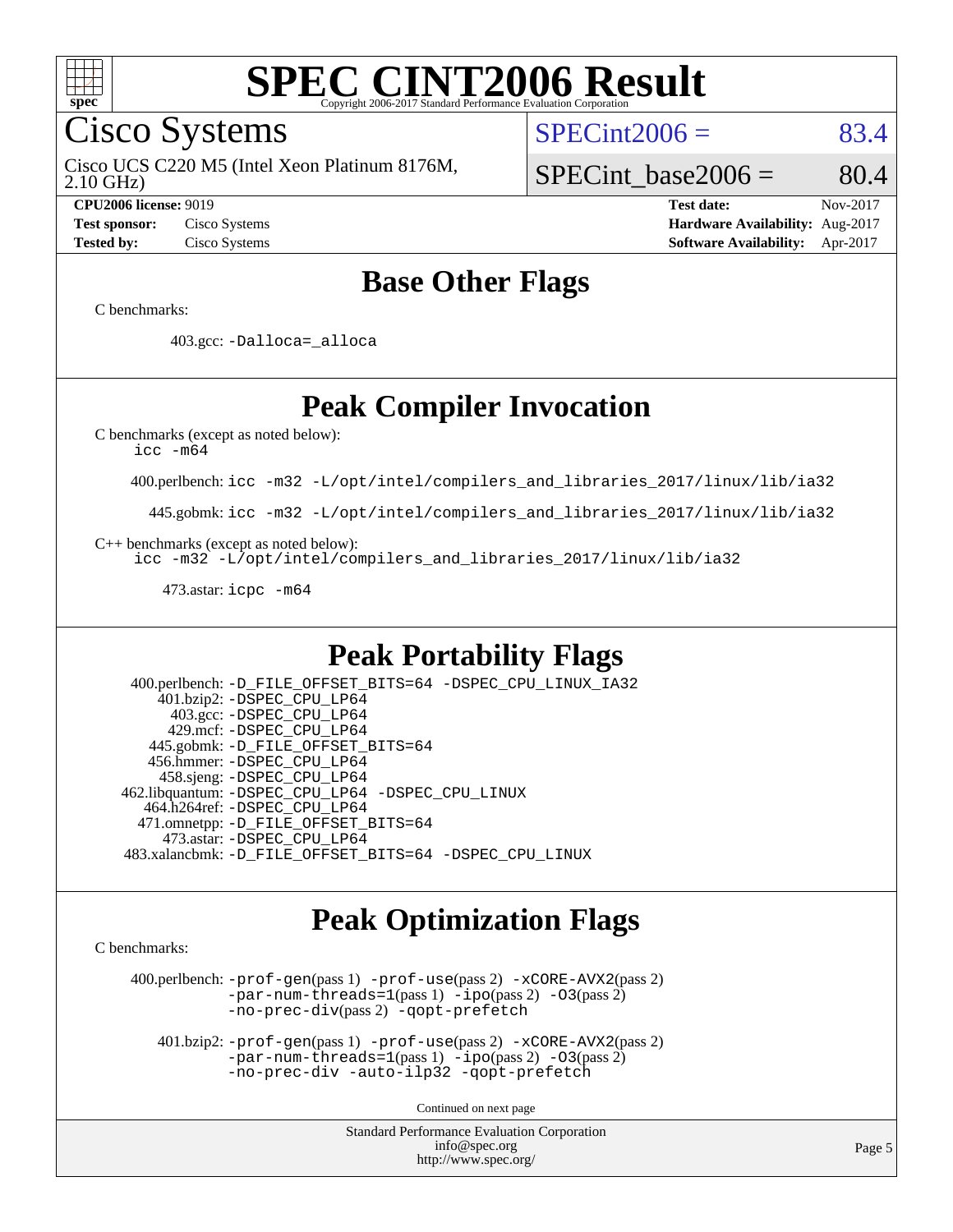

Cisco Systems

 $SPECint2006 = 83.4$  $SPECint2006 = 83.4$ 

2.10 GHz) Cisco UCS C220 M5 (Intel Xeon Platinum 8176M,

SPECint base2006 =  $80.4$ 

| <b>Test sponsor:</b> | Cisco Systems |
|----------------------|---------------|
| <b>Tested by:</b>    | Cisco Systems |

**[CPU2006 license:](http://www.spec.org/auto/cpu2006/Docs/result-fields.html#CPU2006license)** 9019 **[Test date:](http://www.spec.org/auto/cpu2006/Docs/result-fields.html#Testdate)** Nov-2017 **[Hardware Availability:](http://www.spec.org/auto/cpu2006/Docs/result-fields.html#HardwareAvailability)** Aug-2017 **[Software Availability:](http://www.spec.org/auto/cpu2006/Docs/result-fields.html#SoftwareAvailability)** Apr-2017

## **[Peak Optimization Flags \(Continued\)](http://www.spec.org/auto/cpu2006/Docs/result-fields.html#PeakOptimizationFlags)**

 403.gcc: [-xCORE-AVX2](http://www.spec.org/cpu2006/results/res2017q4/cpu2006-20171128-50898.flags.html#user_peakOPTIMIZE403_gcc_f-xCORE-AVX2) [-ipo](http://www.spec.org/cpu2006/results/res2017q4/cpu2006-20171128-50898.flags.html#user_peakOPTIMIZE403_gcc_f-ipo) [-O3](http://www.spec.org/cpu2006/results/res2017q4/cpu2006-20171128-50898.flags.html#user_peakOPTIMIZE403_gcc_f-O3) [-no-prec-div](http://www.spec.org/cpu2006/results/res2017q4/cpu2006-20171128-50898.flags.html#user_peakOPTIMIZE403_gcc_f-no-prec-div) [-inline-calloc](http://www.spec.org/cpu2006/results/res2017q4/cpu2006-20171128-50898.flags.html#user_peakCOPTIMIZE403_gcc_f-inline-calloc) [-qopt-malloc-options=3](http://www.spec.org/cpu2006/results/res2017q4/cpu2006-20171128-50898.flags.html#user_peakCOPTIMIZE403_gcc_f-qopt-malloc-options_0fcb435012e78f27d57f473818e45fe4) [-auto-ilp32](http://www.spec.org/cpu2006/results/res2017q4/cpu2006-20171128-50898.flags.html#user_peakCOPTIMIZE403_gcc_f-auto-ilp32) 429.mcf: [-xCORE-AVX2](http://www.spec.org/cpu2006/results/res2017q4/cpu2006-20171128-50898.flags.html#user_peakOPTIMIZE429_mcf_f-xCORE-AVX2) [-ipo](http://www.spec.org/cpu2006/results/res2017q4/cpu2006-20171128-50898.flags.html#user_peakOPTIMIZE429_mcf_f-ipo) [-O3](http://www.spec.org/cpu2006/results/res2017q4/cpu2006-20171128-50898.flags.html#user_peakOPTIMIZE429_mcf_f-O3) [-no-prec-div](http://www.spec.org/cpu2006/results/res2017q4/cpu2006-20171128-50898.flags.html#user_peakOPTIMIZE429_mcf_f-no-prec-div) [-parallel](http://www.spec.org/cpu2006/results/res2017q4/cpu2006-20171128-50898.flags.html#user_peakCOPTIMIZE429_mcf_f-parallel) [-qopt-prefetch](http://www.spec.org/cpu2006/results/res2017q4/cpu2006-20171128-50898.flags.html#user_peakCOPTIMIZE429_mcf_f-qopt-prefetch) [-auto-p32](http://www.spec.org/cpu2006/results/res2017q4/cpu2006-20171128-50898.flags.html#user_peakCOPTIMIZE429_mcf_f-auto-p32) 445.gobmk: [-prof-gen](http://www.spec.org/cpu2006/results/res2017q4/cpu2006-20171128-50898.flags.html#user_peakPASS1_CFLAGSPASS1_LDCFLAGS445_gobmk_prof_gen_e43856698f6ca7b7e442dfd80e94a8fc)(pass 1) [-prof-use](http://www.spec.org/cpu2006/results/res2017q4/cpu2006-20171128-50898.flags.html#user_peakPASS2_CFLAGSPASS2_LDCFLAGS445_gobmk_prof_use_bccf7792157ff70d64e32fe3e1250b55)(pass 2) [-xCORE-AVX2](http://www.spec.org/cpu2006/results/res2017q4/cpu2006-20171128-50898.flags.html#user_peakPASS2_CFLAGSPASS2_LDCFLAGS445_gobmk_f-xCORE-AVX2)(pass 2)  $-par-num-threads=1(pass 1) -ipo(pass 2) -O3(pass 2)$  $-par-num-threads=1(pass 1) -ipo(pass 2) -O3(pass 2)$  $-par-num-threads=1(pass 1) -ipo(pass 2) -O3(pass 2)$  $-par-num-threads=1(pass 1) -ipo(pass 2) -O3(pass 2)$  $-par-num-threads=1(pass 1) -ipo(pass 2) -O3(pass 2)$  $-par-num-threads=1(pass 1) -ipo(pass 2) -O3(pass 2)$ [-no-prec-div](http://www.spec.org/cpu2006/results/res2017q4/cpu2006-20171128-50898.flags.html#user_peakPASS2_CFLAGSPASS2_LDCFLAGS445_gobmk_f-no-prec-div)(pass 2) 456.hmmer: basepeak = yes 458.sjeng: [-prof-gen](http://www.spec.org/cpu2006/results/res2017q4/cpu2006-20171128-50898.flags.html#user_peakPASS1_CFLAGSPASS1_LDCFLAGS458_sjeng_prof_gen_e43856698f6ca7b7e442dfd80e94a8fc)(pass 1) [-prof-use](http://www.spec.org/cpu2006/results/res2017q4/cpu2006-20171128-50898.flags.html#user_peakPASS2_CFLAGSPASS2_LDCFLAGS458_sjeng_prof_use_bccf7792157ff70d64e32fe3e1250b55)(pass 2) [-xCORE-AVX2](http://www.spec.org/cpu2006/results/res2017q4/cpu2006-20171128-50898.flags.html#user_peakPASS2_CFLAGSPASS2_LDCFLAGS458_sjeng_f-xCORE-AVX2)(pass 2) [-par-num-threads=1](http://www.spec.org/cpu2006/results/res2017q4/cpu2006-20171128-50898.flags.html#user_peakPASS1_CFLAGSPASS1_LDCFLAGS458_sjeng_par_num_threads_786a6ff141b4e9e90432e998842df6c2)(pass 1) [-ipo](http://www.spec.org/cpu2006/results/res2017q4/cpu2006-20171128-50898.flags.html#user_peakPASS2_CFLAGSPASS2_LDCFLAGS458_sjeng_f-ipo)(pass 2) [-O3](http://www.spec.org/cpu2006/results/res2017q4/cpu2006-20171128-50898.flags.html#user_peakPASS2_CFLAGSPASS2_LDCFLAGS458_sjeng_f-O3)(pass 2) [-no-prec-div](http://www.spec.org/cpu2006/results/res2017q4/cpu2006-20171128-50898.flags.html#user_peakPASS2_CFLAGSPASS2_LDCFLAGS458_sjeng_f-no-prec-div)(pass 2) [-unroll4](http://www.spec.org/cpu2006/results/res2017q4/cpu2006-20171128-50898.flags.html#user_peakCOPTIMIZE458_sjeng_f-unroll_4e5e4ed65b7fd20bdcd365bec371b81f)  $462$ .libquantum: basepeak = yes  $464.h264$ ref: basepeak = yes [C++ benchmarks:](http://www.spec.org/auto/cpu2006/Docs/result-fields.html#CXXbenchmarks) 471.omnetpp: [-prof-gen](http://www.spec.org/cpu2006/results/res2017q4/cpu2006-20171128-50898.flags.html#user_peakPASS1_CXXFLAGSPASS1_LDCXXFLAGS471_omnetpp_prof_gen_e43856698f6ca7b7e442dfd80e94a8fc)(pass 1) [-prof-use](http://www.spec.org/cpu2006/results/res2017q4/cpu2006-20171128-50898.flags.html#user_peakPASS2_CXXFLAGSPASS2_LDCXXFLAGS471_omnetpp_prof_use_bccf7792157ff70d64e32fe3e1250b55)(pass 2) [-xCORE-AVX2](http://www.spec.org/cpu2006/results/res2017q4/cpu2006-20171128-50898.flags.html#user_peakPASS2_CXXFLAGSPASS2_LDCXXFLAGS471_omnetpp_f-xCORE-AVX2)(pass 2)  $-par-num-threads=1(pass 1) -ipo(pass 2) -O3(pass 2)$  $-par-num-threads=1(pass 1) -ipo(pass 2) -O3(pass 2)$  $-par-num-threads=1(pass 1) -ipo(pass 2) -O3(pass 2)$  $-par-num-threads=1(pass 1) -ipo(pass 2) -O3(pass 2)$  $-par-num-threads=1(pass 1) -ipo(pass 2) -O3(pass 2)$  $-par-num-threads=1(pass 1) -ipo(pass 2) -O3(pass 2)$ [-no-prec-div](http://www.spec.org/cpu2006/results/res2017q4/cpu2006-20171128-50898.flags.html#user_peakPASS2_CXXFLAGSPASS2_LDCXXFLAGS471_omnetpp_f-no-prec-div)(pass 2) [-qopt-ra-region-strategy=block](http://www.spec.org/cpu2006/results/res2017q4/cpu2006-20171128-50898.flags.html#user_peakCXXOPTIMIZE471_omnetpp_f-qopt-ra-region-strategy_0f7b543d62da454b380160c0e3b28f94) [-Wl,-z,muldefs](http://www.spec.org/cpu2006/results/res2017q4/cpu2006-20171128-50898.flags.html#user_peakEXTRA_LDFLAGS471_omnetpp_link_force_multiple1_74079c344b956b9658436fd1b6dd3a8a) [-L/sh10.2 -lsmartheap](http://www.spec.org/cpu2006/results/res2017q4/cpu2006-20171128-50898.flags.html#user_peakEXTRA_LIBS471_omnetpp_SmartHeap_b831f2d313e2fffa6dfe3f00ffc1f1c0) 473.astar: [-xCORE-AVX2](http://www.spec.org/cpu2006/results/res2017q4/cpu2006-20171128-50898.flags.html#user_peakOPTIMIZE473_astar_f-xCORE-AVX2) [-ipo](http://www.spec.org/cpu2006/results/res2017q4/cpu2006-20171128-50898.flags.html#user_peakOPTIMIZE473_astar_f-ipo) [-O3](http://www.spec.org/cpu2006/results/res2017q4/cpu2006-20171128-50898.flags.html#user_peakOPTIMIZE473_astar_f-O3) [-no-prec-div](http://www.spec.org/cpu2006/results/res2017q4/cpu2006-20171128-50898.flags.html#user_peakOPTIMIZE473_astar_f-no-prec-div) [-qopt-prefetch](http://www.spec.org/cpu2006/results/res2017q4/cpu2006-20171128-50898.flags.html#user_peakCXXOPTIMIZE473_astar_f-qopt-prefetch) [-auto-p32](http://www.spec.org/cpu2006/results/res2017q4/cpu2006-20171128-50898.flags.html#user_peakCXXOPTIMIZE473_astar_f-auto-p32) [-Wl,-z,muldefs](http://www.spec.org/cpu2006/results/res2017q4/cpu2006-20171128-50898.flags.html#user_peakEXTRA_LDFLAGS473_astar_link_force_multiple1_74079c344b956b9658436fd1b6dd3a8a) [-L/sh10.2 -lsmartheap64](http://www.spec.org/cpu2006/results/res2017q4/cpu2006-20171128-50898.flags.html#user_peakEXTRA_LIBS473_astar_SmartHeap64_63911d860fc08c15fa1d5bf319b9d8d5) 483.xalancbmk: [-xCORE-AVX2](http://www.spec.org/cpu2006/results/res2017q4/cpu2006-20171128-50898.flags.html#user_peakOPTIMIZE483_xalancbmk_f-xCORE-AVX2) [-ipo](http://www.spec.org/cpu2006/results/res2017q4/cpu2006-20171128-50898.flags.html#user_peakOPTIMIZE483_xalancbmk_f-ipo) [-O3](http://www.spec.org/cpu2006/results/res2017q4/cpu2006-20171128-50898.flags.html#user_peakOPTIMIZE483_xalancbmk_f-O3) [-no-prec-div](http://www.spec.org/cpu2006/results/res2017q4/cpu2006-20171128-50898.flags.html#user_peakOPTIMIZE483_xalancbmk_f-no-prec-div) [-qopt-prefetch](http://www.spec.org/cpu2006/results/res2017q4/cpu2006-20171128-50898.flags.html#user_peakCXXOPTIMIZE483_xalancbmk_f-qopt-prefetch) [-Wl,-z,muldefs](http://www.spec.org/cpu2006/results/res2017q4/cpu2006-20171128-50898.flags.html#user_peakEXTRA_LDFLAGS483_xalancbmk_link_force_multiple1_74079c344b956b9658436fd1b6dd3a8a) [-L/sh10.2 -lsmartheap](http://www.spec.org/cpu2006/results/res2017q4/cpu2006-20171128-50898.flags.html#user_peakEXTRA_LIBS483_xalancbmk_SmartHeap_b831f2d313e2fffa6dfe3f00ffc1f1c0)

**[Peak Other Flags](http://www.spec.org/auto/cpu2006/Docs/result-fields.html#PeakOtherFlags)**

[C benchmarks](http://www.spec.org/auto/cpu2006/Docs/result-fields.html#Cbenchmarks):

403.gcc: [-Dalloca=\\_alloca](http://www.spec.org/cpu2006/results/res2017q4/cpu2006-20171128-50898.flags.html#b403.gcc_peakEXTRA_CFLAGS_Dalloca_be3056838c12de2578596ca5467af7f3)

The flags files that were used to format this result can be browsed at <http://www.spec.org/cpu2006/flags/Intel-ic17.0-official-linux64-revF.html> <http://www.spec.org/cpu2006/flags/Cisco-Platform-Settings-V1.2-revH.html>

You can also download the XML flags sources by saving the following links:

<http://www.spec.org/cpu2006/flags/Intel-ic17.0-official-linux64-revF.xml> <http://www.spec.org/cpu2006/flags/Cisco-Platform-Settings-V1.2-revH.xml>